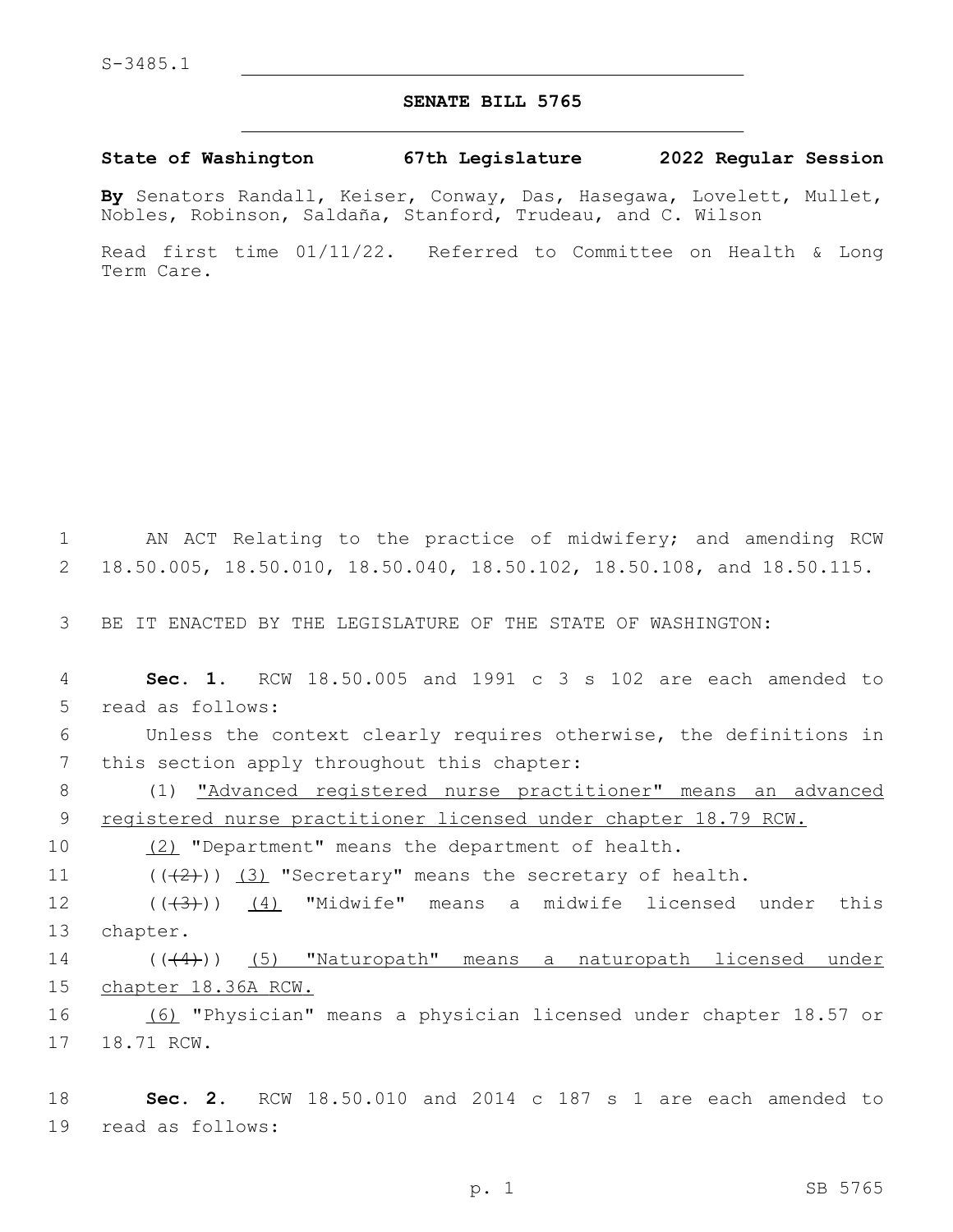Any person shall be regarded as practicing midwifery within the meaning of this chapter who shall render medical aid for a fee or 3 compensation to ((a woman)) individuals during prenatal, intrapartum, 4 and postpartum stages or to ((her)) the individual's newborn up to two weeks of age or who shall advertise as a midwife by signs, printed cards, or otherwise. Nothing shall be construed in this chapter to prohibit gratuitous services. It shall be the duty of a midwife to consult with a physician whenever there are significant deviations from normal in either the ((mother)) gestational parent or 10 the newborn.

 **Sec. 3.** RCW 18.50.040 and 1994 sp.s. c 9 s 705 are each amended 12 to read as follows:

 (1) Any person seeking to be examined shall present to the 14 secretary, at least ((forty-five)) 45 days before the commencement of the examination, a written application on a form or forms provided by the secretary setting forth under affidavit such information as the secretary may require and proof the candidate has received a high 18 school degree or its equivalent; that the candidate is ((twenty-one)) 19 21 years of age or older; that the candidate has received a certificate or diploma from a midwifery program accredited by the secretary and licensed under chapter 28C.10 RCW, when applicable, or a certificate or diploma in a foreign institution on midwifery of equal requirements conferring the full right to practice midwifery in the country in which it was issued. The diploma must bear the seal of 25 the institution from which the applicant  $((wa*)$  graduated. Foreign candidates must present with the application a translation of the 27 foreign certificate or diploma ((made by and under the seal of the consulate of the country in which the certificate or diploma was  $29 \text{ is sued)}$ .

(2) The candidate shall meet the following conditions:

 (a) Obtaining a minimum period of midwifery training for at least three years including the study of the basic nursing skills that the department shall prescribe by rule. However, if the applicant is a registered nurse or licensed practical nurse under chapter 18.79 RCW, or has had previous nursing education or practical midwifery experience, the required period of training may be reduced depending upon the extent of the candidate's qualifications as determined under rules adopted by the department. In no case shall the training be 39 reduced to a period of less than two years.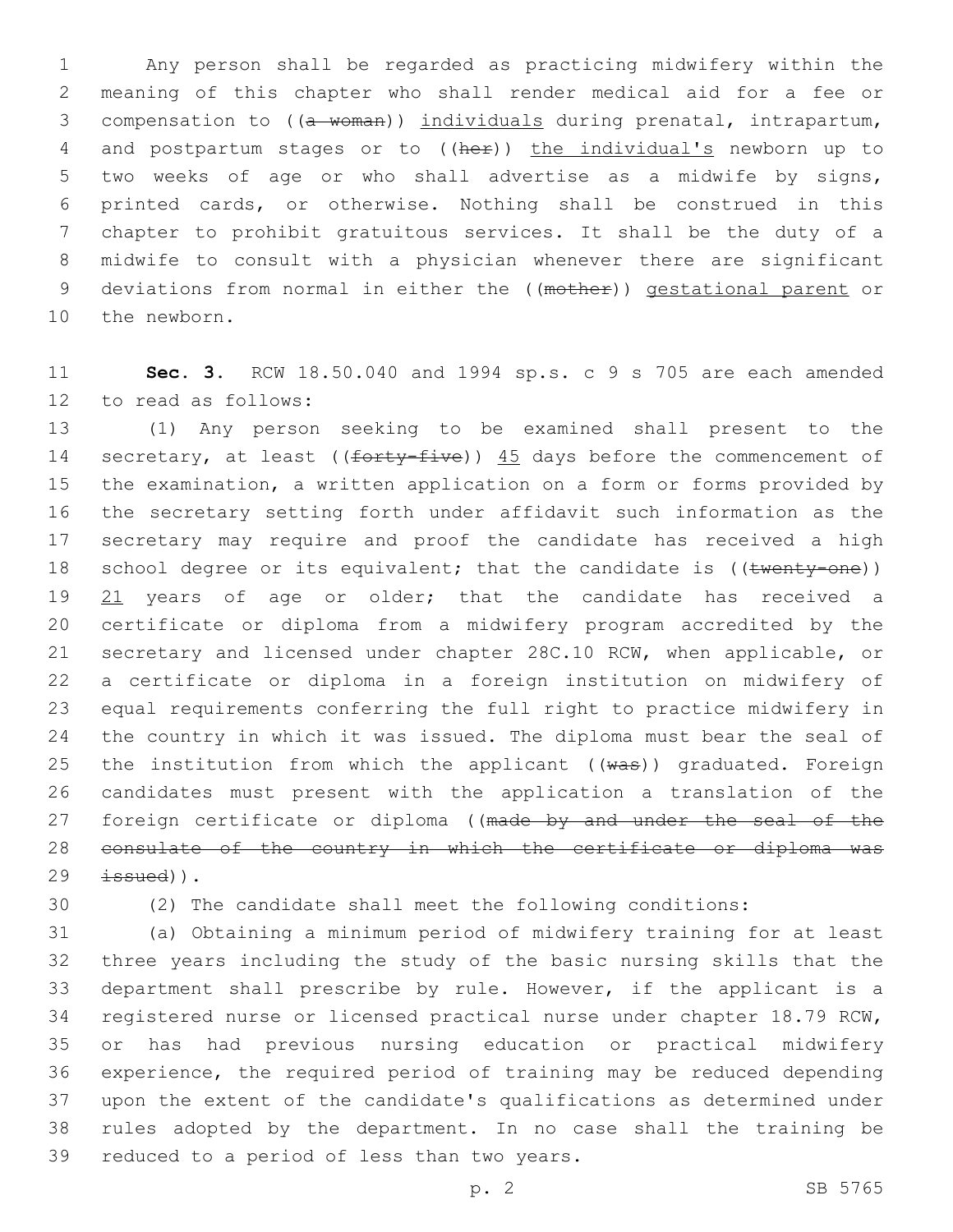(b) Meeting minimum educational requirements which shall include studying midwifery; obstetrics; neonatal pediatrics; basic sciences; ((female)) reproductive anatomy and physiology; behavioral sciences; childbirth education; community care; obstetrical pharmacology; epidemiology; gynecology; family planning; genetics; embryology; neonatology; the medical and legal aspects of midwifery; nutrition 7 during pregnancy and lactation; ((breastfeeding)) lactation; nursing skills, including but not limited to injections, administering intravenous fluids, catheterization, and aseptic technique; and such 10 other requirements prescribed by rule.

 (c) For a student midwife during training, undertaking the care 12 of not less than ((fifty women)) 50 individuals in each of the 13 prenatal, intrapartum, and early postpartum periods, but the same ((women)) individuals need not be seen through all three periods. A student midwife may be issued a permit upon the satisfactory completion of the requirements in (a), (b), and (c) of this subsection and the satisfactory completion of the licensure examination required by RCW 18.50.060. The permit permits the student midwife to practice under the supervision of a midwife licensed under this chapter, a physician, or a certified nurse-midwife licensed under the authority of chapter 18.79 RCW. The permit shall expire within one year of issuance and may be extended as provided by rule.

23 (d) Observing an additional (( $f$ ifty women)) 50 individuals in the intrapartum period before the candidate qualifies for a license.

 (e) For candidates seeking a limited prescriptive license extension, completion of additional study and training requirements 27 as prescribed by the department in rule. Such rules shall provide requirements for:

 (i) The number of additional obstetrical pharmacology training hours consistent with the training hours required for other similar prescribers; and

 (ii) Additional training consistent with guidelines commensurate with other professions providing family planning and treating common prenatal and postpartum conditions and any other relevant sources.

 (f) For candidates seeking a licensing extension to include medical devices and implants, completion of the requirements listed 37 in (e) of this subsection and additional study and training requirements as prescribed by the department in rule. Such rules shall provide requirements for:

40 (i) The minimum number of completed procedures under supervision;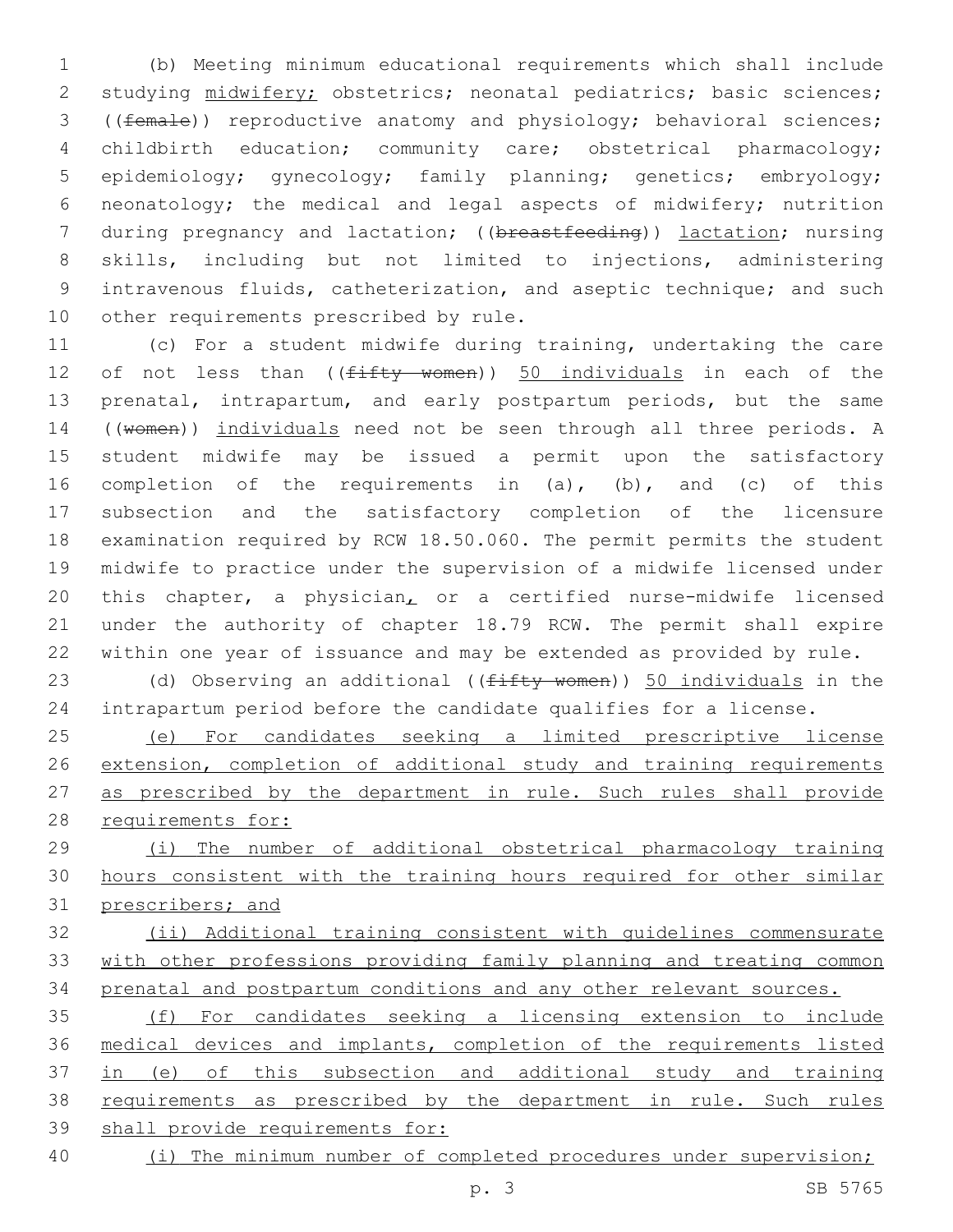1 (ii) Completing trainings as required by the device manufacturers

2 or an equivalent; and

3 (iii) Additional training consistent with guidelines commensurate 4 with other professions providing family planning and treating common 5 prenatal and postpartum conditions and any other relevant sources.

6 (3) Notwithstanding subsections (1) and (2) of this section, the 7 department shall adopt rules to provide credit toward the educational 8 requirements for licensure before July 1, 1988, of ((nonlicensed)) 9 midwives who are not licensed in Washington, including rules to 10 provide:

11 (a) Credit toward licensure for documented deliveries;

12 (b) The substitution of relevant experience for classroom time; 13 and

14 (c) That experienced lay midwives may sit for the licensing 15 examination without completing the required coursework.

 The training required under this section shall include training 17 in ((either hospitals or alternative birth settings or both)) any birth setting with particular emphasis on learning the ability to differentiate between low-risk and high-risk pregnancies.

20 **Sec. 4.** RCW 18.50.102 and 2014 c 187 s 3 are each amended to 21 read as follows:

22 (1) A licensed midwife must renew ((his or her)) the individual's 23 license according to the following requirements:

24 (a) Completion of a minimum of ((thirty)) 30 hours of continuing 25 education, approved by the secretary, every three years;

26 (b) Proof of participation in a Washington state coordinated 27 quality improvement program as detailed in rule;

28 (c) Proof of participation in data submission on perinatal 29 outcomes to a national or state research organization, as detailed in 30 rule; and

31 (d) Fees determined by the secretary as provided in RCW 43.70.250 32 and 43.70.280.

33 (2) The secretary shall write rules regarding the renewal 34 requirements and the department's process for verification of the 35 third-party data submission.

36 **Sec. 5.** RCW 18.50.108 and 1981 c 53 s 14 are each amended to 37 read as follows: